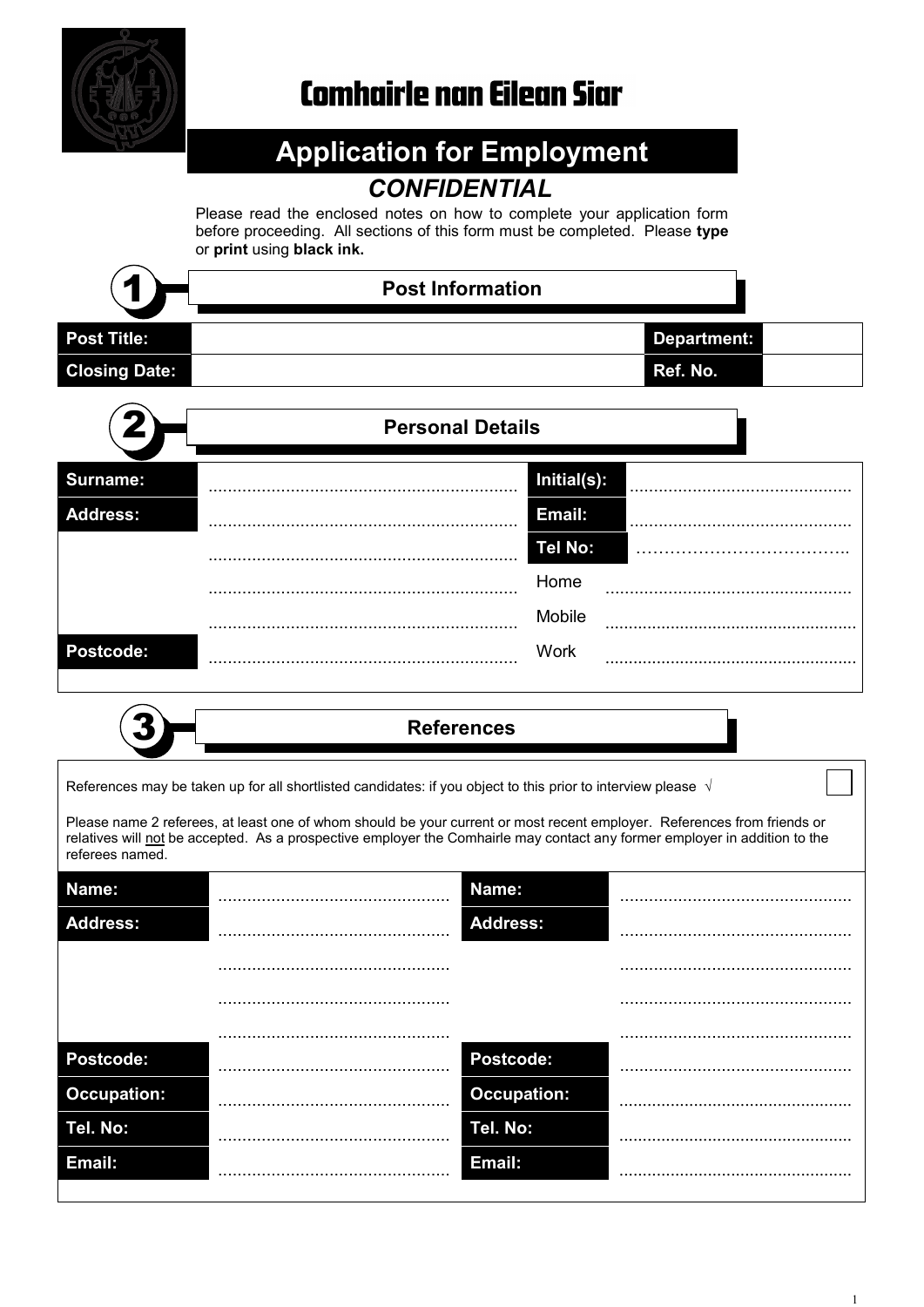

### 4 **Employment Record**

| Name and Address of Employer: | Job Title:         |  |
|-------------------------------|--------------------|--|
| .                             | Length of Service: |  |
| .                             |                    |  |
|                               | Notice Required:   |  |
|                               |                    |  |

Please give a brief description of your duties and your reason(s) for leaving or wishing to leave:

This information is required to co-ordinate Tax and National Insurance records.

| <b>Previous Employment</b>                                                                                                                                                                                                               |                                                    |           |                            |                    |  |
|------------------------------------------------------------------------------------------------------------------------------------------------------------------------------------------------------------------------------------------|----------------------------------------------------|-----------|----------------------------|--------------------|--|
| Please list in chronological order (most recent first) your previous employment.                                                                                                                                                         |                                                    |           |                            |                    |  |
| From                                                                                                                                                                                                                                     | To                                                 | Post Held | Name & Address of Employer | Reason for Leaving |  |
|                                                                                                                                                                                                                                          |                                                    |           |                            |                    |  |
|                                                                                                                                                                                                                                          |                                                    |           |                            |                    |  |
|                                                                                                                                                                                                                                          |                                                    |           |                            |                    |  |
|                                                                                                                                                                                                                                          |                                                    |           |                            |                    |  |
|                                                                                                                                                                                                                                          |                                                    |           |                            |                    |  |
|                                                                                                                                                                                                                                          |                                                    |           |                            |                    |  |
|                                                                                                                                                                                                                                          |                                                    |           |                            |                    |  |
|                                                                                                                                                                                                                                          |                                                    |           |                            |                    |  |
|                                                                                                                                                                                                                                          |                                                    |           |                            |                    |  |
|                                                                                                                                                                                                                                          |                                                    |           |                            |                    |  |
|                                                                                                                                                                                                                                          |                                                    |           |                            |                    |  |
|                                                                                                                                                                                                                                          |                                                    |           |                            |                    |  |
|                                                                                                                                                                                                                                          |                                                    |           |                            |                    |  |
|                                                                                                                                                                                                                                          |                                                    |           |                            |                    |  |
|                                                                                                                                                                                                                                          | <b>Multiple Employment with the Comhairle</b><br>5 |           |                            |                    |  |
| Please detail any other posts currently held with the Comhairle and the number of hours worked if you intend to continue with<br>employment in this post(s). The number of hours worked for the Comhairle should not exceed 37 per week. |                                                    |           |                            |                    |  |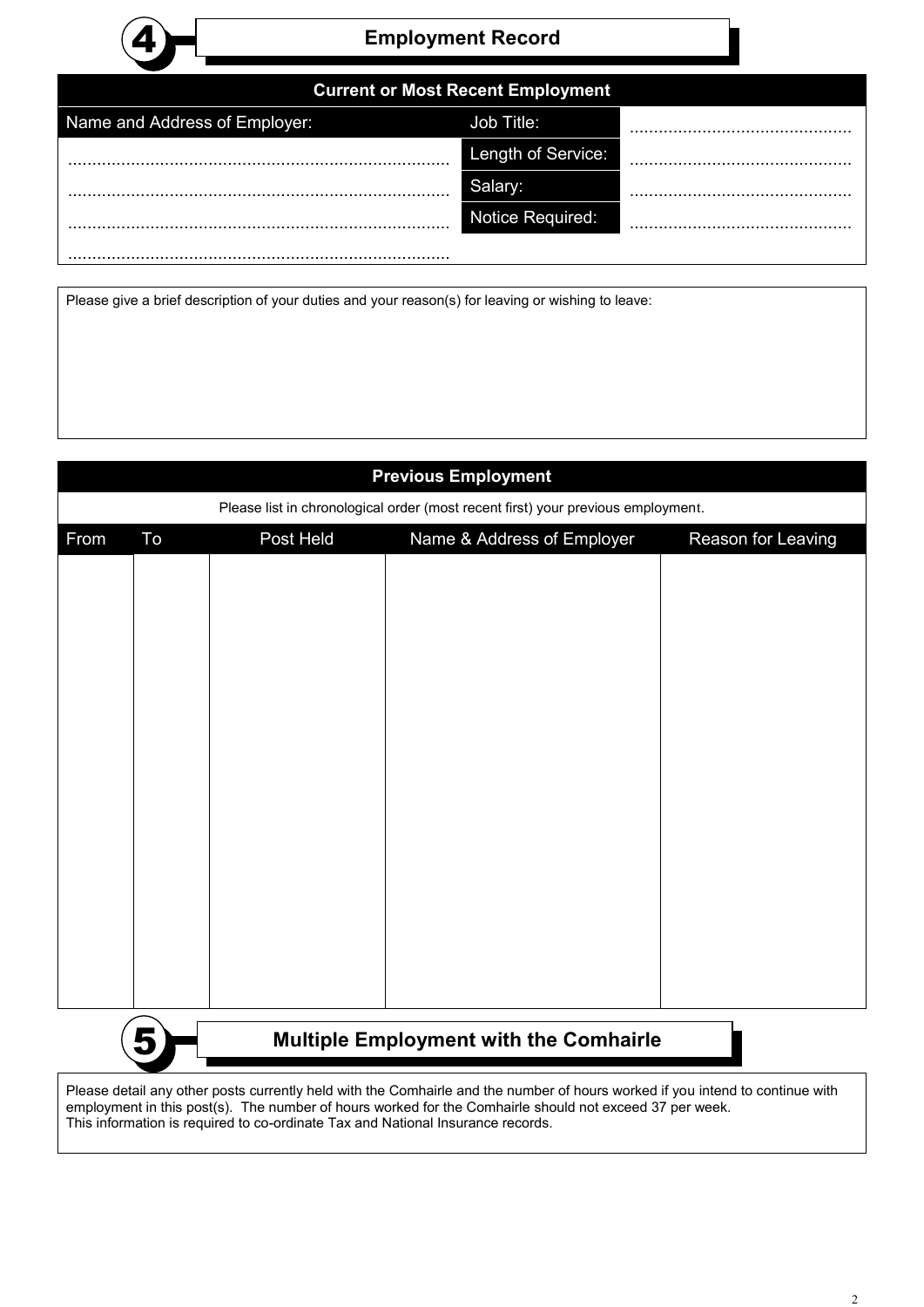

| <b>Secondary Education</b> |    |                         |                              |  |
|----------------------------|----|-------------------------|------------------------------|--|
| From                       | To | <b>Schools Attended</b> | <b>Certificates Obtained</b> |  |
|                            |    |                         |                              |  |
|                            |    |                         |                              |  |
|                            |    |                         |                              |  |
|                            |    |                         |                              |  |
|                            |    |                         |                              |  |
|                            |    |                         |                              |  |
|                            |    |                         |                              |  |
|                            |    |                         |                              |  |
|                            |    |                         |                              |  |

| <b>Further/Higher Education</b> |    |                             |                              |  |
|---------------------------------|----|-----------------------------|------------------------------|--|
| From                            | To | University/College Attended | <b>Certificates Obtained</b> |  |
|                                 |    |                             |                              |  |
|                                 |    |                             |                              |  |
|                                 |    |                             |                              |  |
|                                 |    |                             |                              |  |
|                                 |    |                             |                              |  |
|                                 |    |                             |                              |  |
|                                 |    |                             |                              |  |
|                                 |    |                             |                              |  |
|                                 |    |                             |                              |  |
|                                 |    |                             |                              |  |

| Membership of Professional Body                             |  |  |  |  |  |
|-------------------------------------------------------------|--|--|--|--|--|
| Organisation<br><b>Grade of Membership</b><br>Date of Entry |  |  |  |  |  |
|                                                             |  |  |  |  |  |
|                                                             |  |  |  |  |  |
|                                                             |  |  |  |  |  |

|                             | <b>Teaching Posts Only</b> |  |
|-----------------------------|----------------------------|--|
| G.T.C. Registration Number: |                            |  |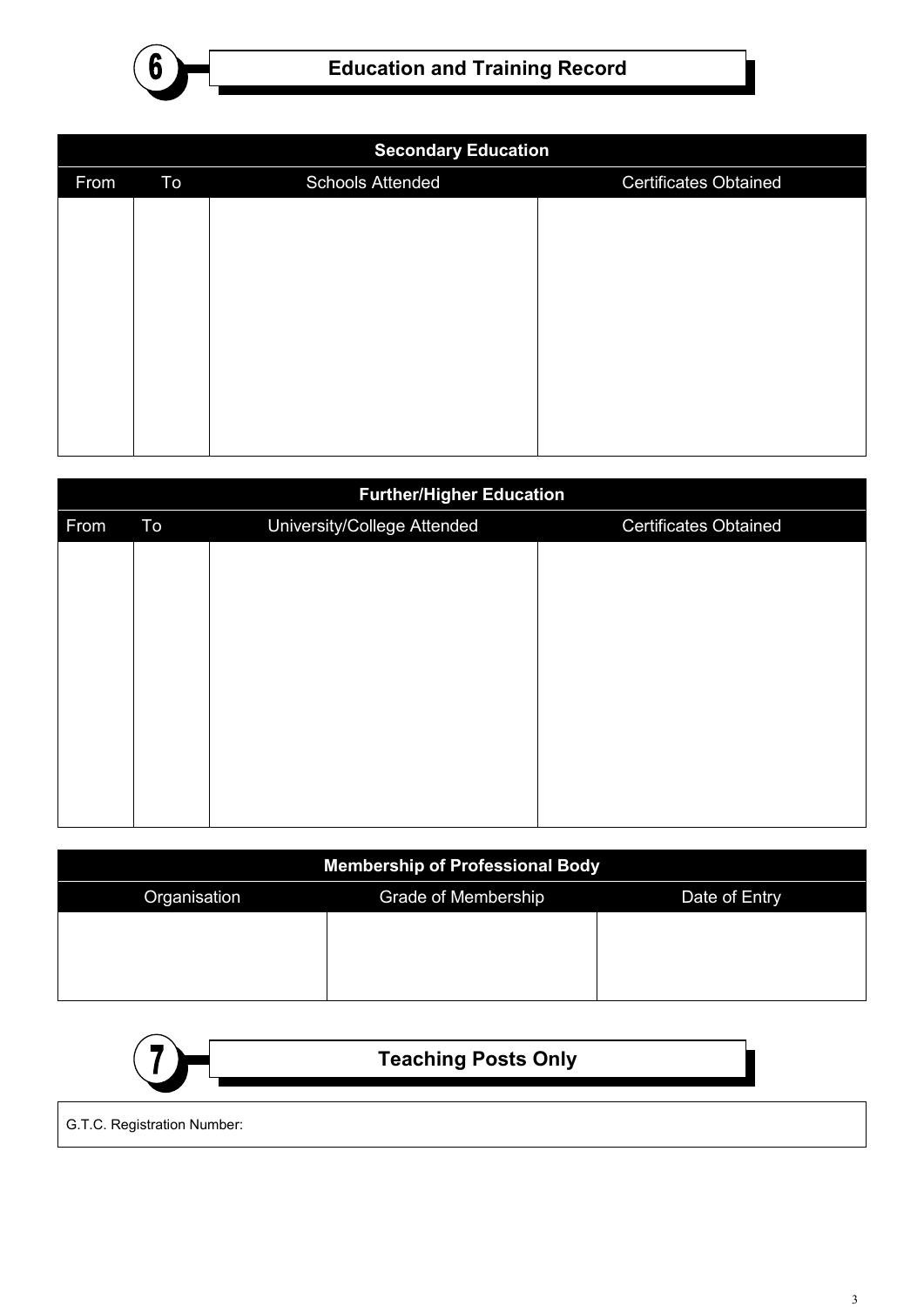| п |  |
|---|--|
|   |  |
|   |  |

#### **General Information**

| <b>Relationship</b>                                                                                                                                                                                                                                                                                                                                                 |              |     |           |  |
|---------------------------------------------------------------------------------------------------------------------------------------------------------------------------------------------------------------------------------------------------------------------------------------------------------------------------------------------------------------------|--------------|-----|-----------|--|
| If you are related to a Councillor or Senior Officer of the Comhairle, you are required to indicate.<br>This will not affect your employment opportunity.                                                                                                                                                                                                           |              |     |           |  |
| <b>Councillor/Senior Officer</b>                                                                                                                                                                                                                                                                                                                                    | Relationship |     |           |  |
|                                                                                                                                                                                                                                                                                                                                                                     |              |     |           |  |
| <b>Criminal Convictions</b>                                                                                                                                                                                                                                                                                                                                         |              |     |           |  |
| Please see Guidance Notes on Application Form - Section 5                                                                                                                                                                                                                                                                                                           |              |     |           |  |
| Have you a current criminal conviction i.e. one that is not spent? For posts involving<br>regulated work with children or protected adults you will be required to complete a<br>criminal record check through being a member of the Protecting Vulnerable Groups<br>(PVG) scheme. Certain serious spent convictions will always be disclosed on the<br>PVG record. | Yes          |     | <b>No</b> |  |
|                                                                                                                                                                                                                                                                                                                                                                     |              |     |           |  |
| <b>Driving Details</b><br>Do you hold a current full driving licence?                                                                                                                                                                                                                                                                                               | Yes          |     | No        |  |
|                                                                                                                                                                                                                                                                                                                                                                     |              |     |           |  |
| <b>Gaelic</b>                                                                                                                                                                                                                                                                                                                                                       |              |     |           |  |
| Comhairle nan Eilean Siar operates a Gaelic Policy, the aim of which is that the Western Isles should be a fundamentally<br>bilingual community in which Gaelic and English have equal validity as the languages of communication.                                                                                                                                  |              |     |           |  |
| Can you speak Gaelic?<br>Yes<br>No<br>Can you read Gaelic?<br>Yes<br>No.<br>Can you write Gaelic?<br>Yes<br>No                                                                                                                                                                                                                                                      |              |     |           |  |
| If you answered no to any of the above, would you be willing to learn?                                                                                                                                                                                                                                                                                              |              | Yes | No        |  |
| <b>Disability</b>                                                                                                                                                                                                                                                                                                                                                   |              |     |           |  |
| The Comhairle guarantees to interview anyone with a disability who meets the minimum essential requirements for the vacant<br>post.                                                                                                                                                                                                                                 |              |     |           |  |
| Do you have a disability problem which affects you in employment?                                                                                                                                                                                                                                                                                                   | Yes          |     | No        |  |
| Do you have any special requirements for interview?                                                                                                                                                                                                                                                                                                                 | Yes          |     | No        |  |
| If yes, please give brief details:                                                                                                                                                                                                                                                                                                                                  |              |     |           |  |
|                                                                                                                                                                                                                                                                                                                                                                     |              |     |           |  |
| <b>Grievances / Disciplinarians</b>                                                                                                                                                                                                                                                                                                                                 |              |     |           |  |

| Do you have any 'live' formal disciplinary warnings or grievance issues with your<br>current employer? | Yes |
|--------------------------------------------------------------------------------------------------------|-----|
|--------------------------------------------------------------------------------------------------------|-----|

No